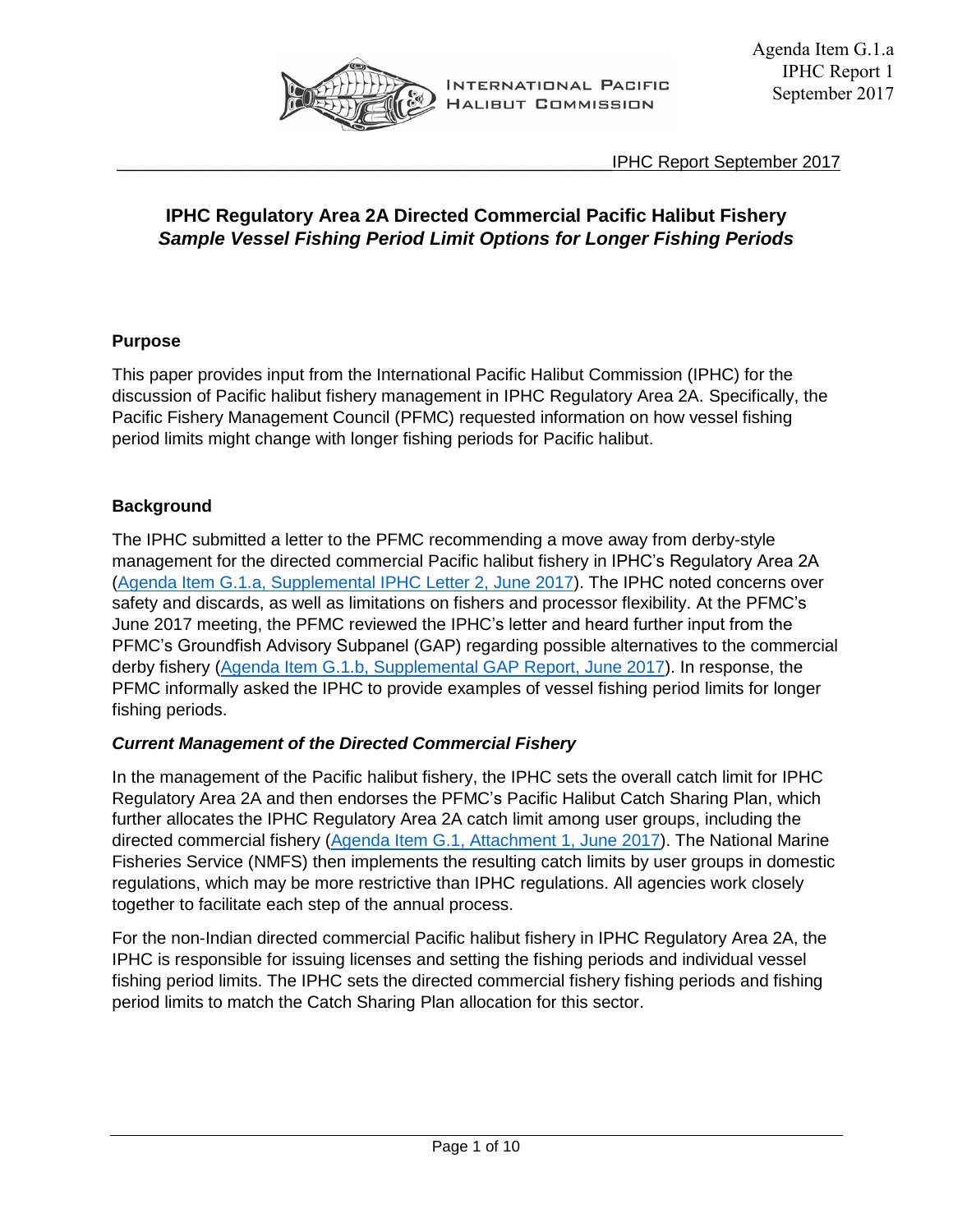# *Licenses*

The IPHC issues licenses to participate in Pacific halibut fisheries in IPHC Regulatory Area 2A, as specified in IPHC Regulation Section 4 (Licensing Vessels for Area 2A), including:

- the directed commercial fishery,
- retention of Pacific halibut incidental to the sablefish fishery,
- retention of Pacific halibut incidental to the salmon troll fishery, and
- sport charter fisheries.

These are annual licenses, for which an application must be submitted to the IPHC each year by the specified deadline. There is no set maximum number of licenses allowed, and the number of licenses issued from year to year may vary. If a vessel chooses to participate in the sport charter fishery or to retain Pacific halibut incidental to the salmon troll fishery, it may not participate in any other Pacific halibut fisheries in IPHC Regulatory Area 2A. However, vessels may apply for two separate licenses to participate in both the directed commercial fishery and the Pacific halibut fishery incidental to the sablefish fishery. Not all vessels issued a license for a given year actually participate in the Pacific halibut fishery.

Commercial Pacific halibut licenses specify the vessel's length class, which ranges from A to H, with A being the smallest vessels (25 ft and under) and H being the largest (56 ft and over).

Table 1 provides a summary of commercial Pacific halibut licenses issued by IPHC each year between 2012 and 2017, along with how many vessels actually participated in the Pacific halibut fishery that year. About half of the vessels issued licenses to participate in the directed commercial fishery actually fished. The number of licenses issued for the directed commercial range from a low of 143 in 2013 to a high of 208 in 2017. The greatest number of vessels that actually participated in the directed commercial derby was 97 in 2012.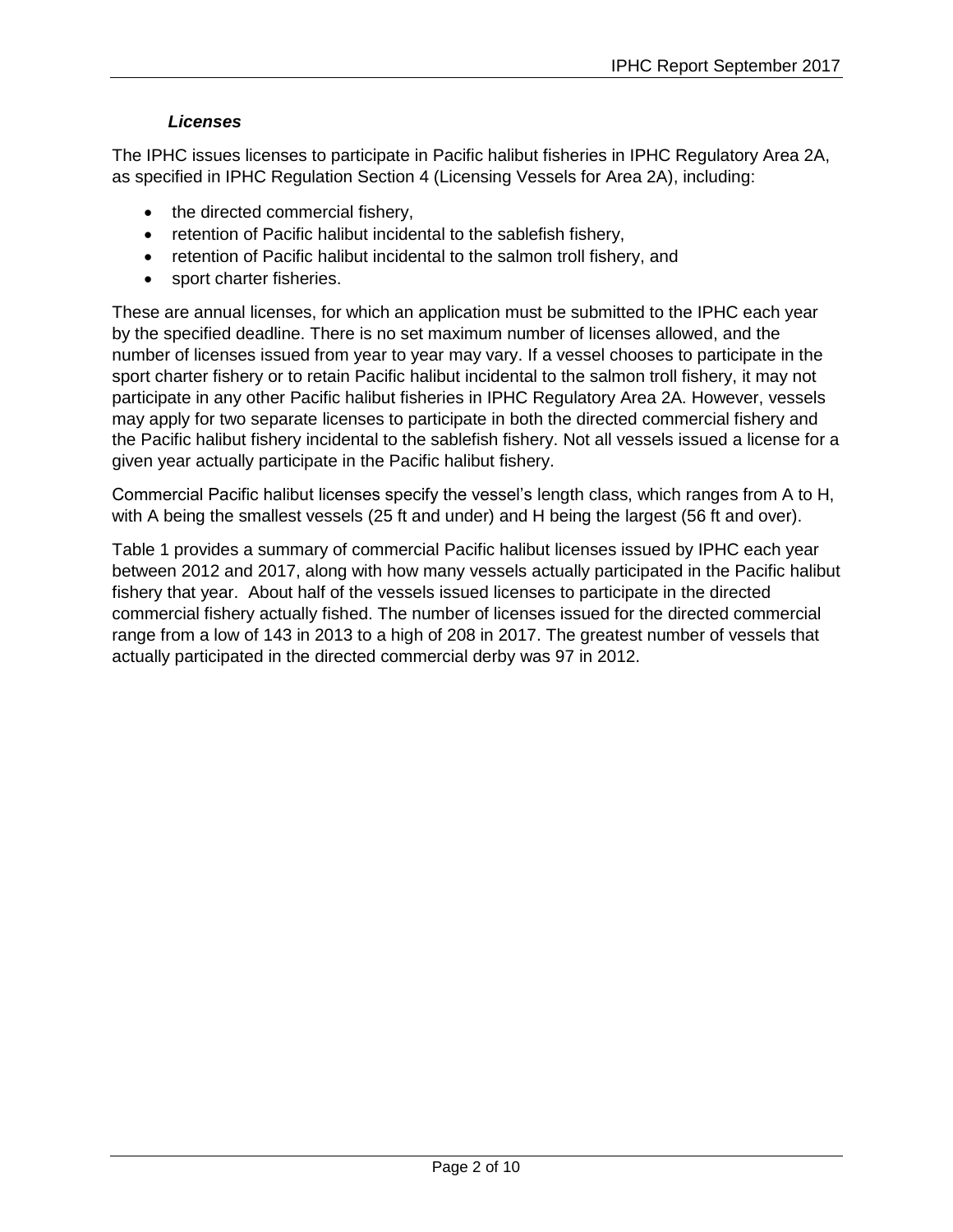**Table 1.** Number of vessels issued an IPHC commercial Pacific halibut license and percent fished in IPHC Regulatory Area 2A between 2012 and 2017 by commercial license type. Data on the 2017 licenses fished are not yet available.

| 2A LICENSES (#s)                                                | 2012          | 2013           | 2014 | 2015 | 2016           | 2017 |     |
|-----------------------------------------------------------------|---------------|----------------|------|------|----------------|------|-----|
| Total<br>commercial                                             | <b>Issued</b> | 175            | 143  | 162  | 144            | 169  | 208 |
|                                                                 | Fished        | 97             | 68   | 71   | 77             | 93   |     |
| derby                                                           | % fished      | 55%            | 48%  | 44%  | 53%            | 55%  |     |
| Directed                                                        | Issued        | 156            | 123  | 138  | 129            | 159  | 192 |
| commercial                                                      | Fished        | 81             | 55   | 54   | 65             | 85   |     |
|                                                                 | % fished      | 52%            | 45%  | 39%  | 50%            | 53%  |     |
| Licensed for<br>both directed<br>and incidental<br>to sablefish | Issued        | 19             | 20   | 24   | 15             | 10   | 16  |
|                                                                 | Fished        | 16             | 13   | 17   | 12             | 8    |     |
|                                                                 | % fished      | 84%            | 65%  | 71%  | 80%            | 80%  |     |
| Incidental to<br>sablefish                                      | Issued        | $\overline{2}$ | 6    | 5    | $\overline{7}$ | 8    | 8   |
|                                                                 | Fished        |                | 6    | 3    | 6              | 6    |     |
|                                                                 | % fished      | 50%            | 100% | 60%  | 86%            | 75%  |     |
| Incidental to<br>salmon                                         | Issued        | 311            | 333  | 424  | 364            | 310  | 222 |
|                                                                 | Fished        | 104            | 101  | 181  | 151            | 128  |     |
|                                                                 | % fished      | 33%            | 30%  | 43%  | 41%            | 41%  |     |
| Total<br>commercial                                             | <i>Issued</i> | 488            | 482  | 591  | 515            | 487  | 438 |
|                                                                 | Fished        | 202            | 175  | 255  | 234            | 227  |     |
|                                                                 | % fished      | 41%            | 36%  | 43%  | 45%            | 47%  |     |

# *Fishing Periods*

The IPHC sets the fishing period dates as a series of potential 10-hour (0800-1800 hours local time) fishing periods specified in IPHC Regulation Section 8 (Fishing Periods), paragraph (2). In recent years, the potential fishing period dates have been on Wednesdays in late June and early July. The fishing period dates are decided each year through the IPHC's Annual Meeting process. Table 2 shows the potential dates for the commercial fishery between 2012 and 2017, along with the total number of days the fishery was open. From 2012 to 2015, the commercial fishery was open for two 10-hour fishing periods; in 2016 and 2017, there were three.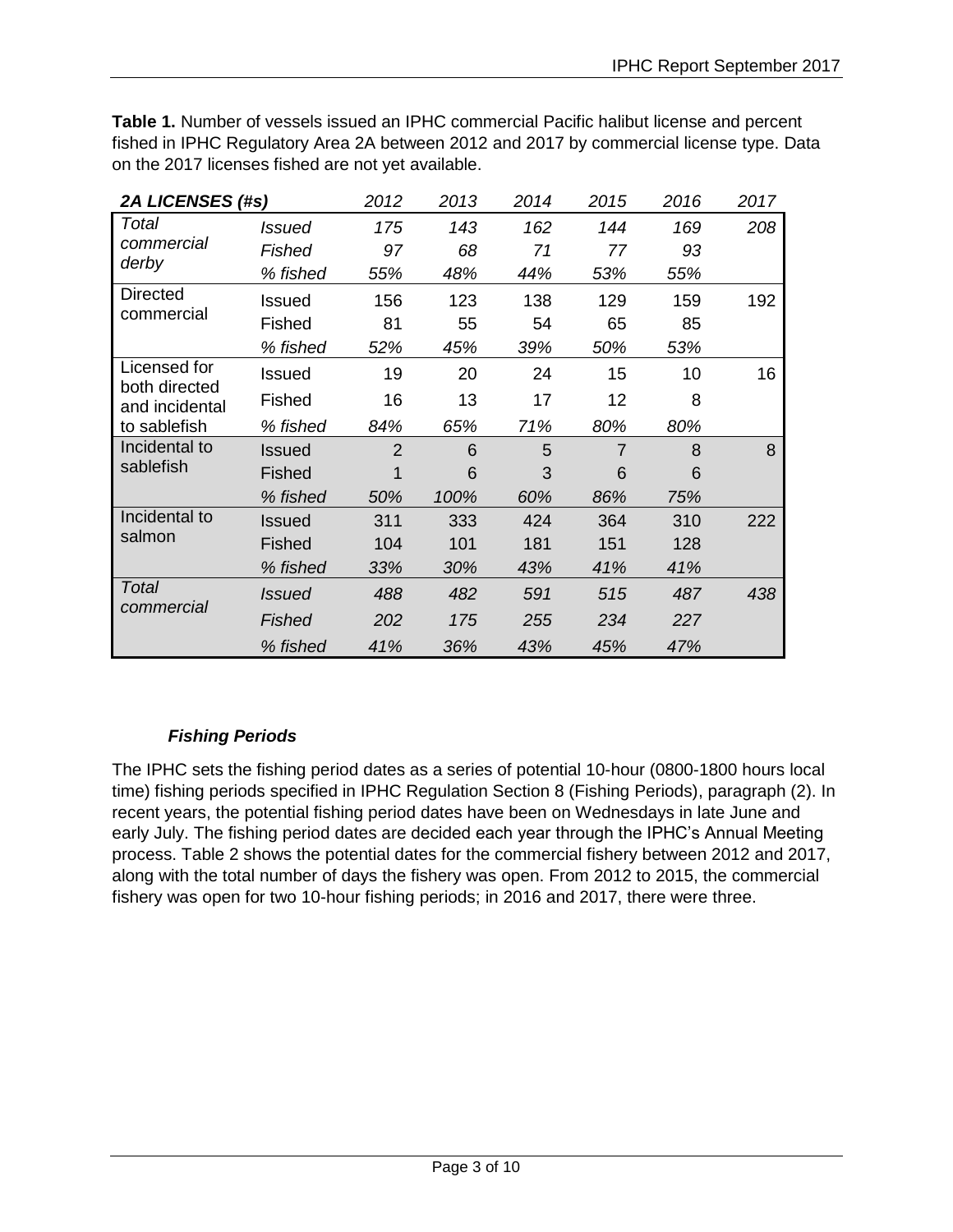| <b>FISHING</b><br><b>PERIODS</b> | 2012   | 2013           | 2014   | 2015           | 2016   | 2017   |
|----------------------------------|--------|----------------|--------|----------------|--------|--------|
|                                  |        |                |        |                |        |        |
| Total open days                  | 2      | $\overline{2}$ | 2      | $\overline{2}$ | 3      | 3      |
|                                  |        |                |        |                |        |        |
| Potential open days (bold        | 27 Jun | 26 Jun         | 25 Jun | 24 Jun         | 22 Jun | 28 Jun |
| dates were open)                 | 11 Jul | 10 Jul         | 9 Jul  | 8 Jul          | 6 Jul  | 12 Jul |
|                                  | 25 Jul | 24 Jul         | 23 Jul | 22 Jul         | 20 Jul | 26 Jul |
|                                  | 8 Aug  | 7 Aug          | 6 Aug  | 5 Aug          | 3 Aug  | 9 Aug  |
|                                  | 22 Aug | 21 Aug         | 20 Aug | 19 Aug         | 17 Aug | 23 Aug |
|                                  | 5 Sep  | 4 Sep          | 3 Sep  | 2 Sep          | 31 Aug | 6 Sep  |
|                                  | 19 Sep | 18 Sep         | 17 Sep | 16 Sep         | 14 Sep | 20 Sep |
|                                  |        |                |        |                | 28 Sep |        |

**Table 2.** Potential directed commercial Pacific halibut fishing period dates for IPHC Regulatory Area 2A between 2012 and 2017 and total number of days open.

# *Vessel Fishing Period Limits*

 $\overline{\phantom{a}}$ 

Along with announcing open dates for the directed commercial fishery, the IPHC announces what the per-vessel catch limits will be by vessel class in accordance with IPHC Regulation Section 12 (Fishing Period Limits). IPHC determines the fishing period limits before each 10 hour fishing period opens, based on the number of vessels in each length class, the average performance of vessels in that length class, and the amount of catch allocated to (or remaining for) the directed commercial fishery for that year. The IPHC vessel length classes range from A to H, with A being the smallest vessels (25 ft and under) and H being the longest (56 ft and over). The IPHC first set limits by vessel class size to address the concern that having a single limit would disadvantage larger vessels while smaller vessels would be unaffected. The IPHC adopted the relative vessel size limits at its Annual Meeting in 1988.

In recent years the IPHC has set fishing period limits for the first 10-hour fishing period of the year that range from 9,000 lbs (4.08 mt)(net weight<sup>1</sup>) for the H-class vessels down to a limit of 755 lbs (0.34 mt) for the smallest A-class vessels. After each open fishing period, IPHC reviews available fish tickets and contacts processors and state biologists to estimate the Pacific halibut landings by vessel. This landings and participation information is used to determine how much of the directed commercial fishery allocation remains, whether there can be another open fishing period, and what the fishing period limits should be for the next open fishing period.

In addition to the fact that not all vessels with licenses traditionally participate in the open derby fishing periods, most vessels also do not come close to their full vessel limit during a fishing period. On average among all vessel size classes in 2016 and 2017, vessels caught from 20 to

<sup>1</sup> "Net weight" is defined in IPHC Regulation 3 as the weight without gills and entrails, head-off, washed, and without ice and slime. All weights in this paper are expressed in terms of "net weight."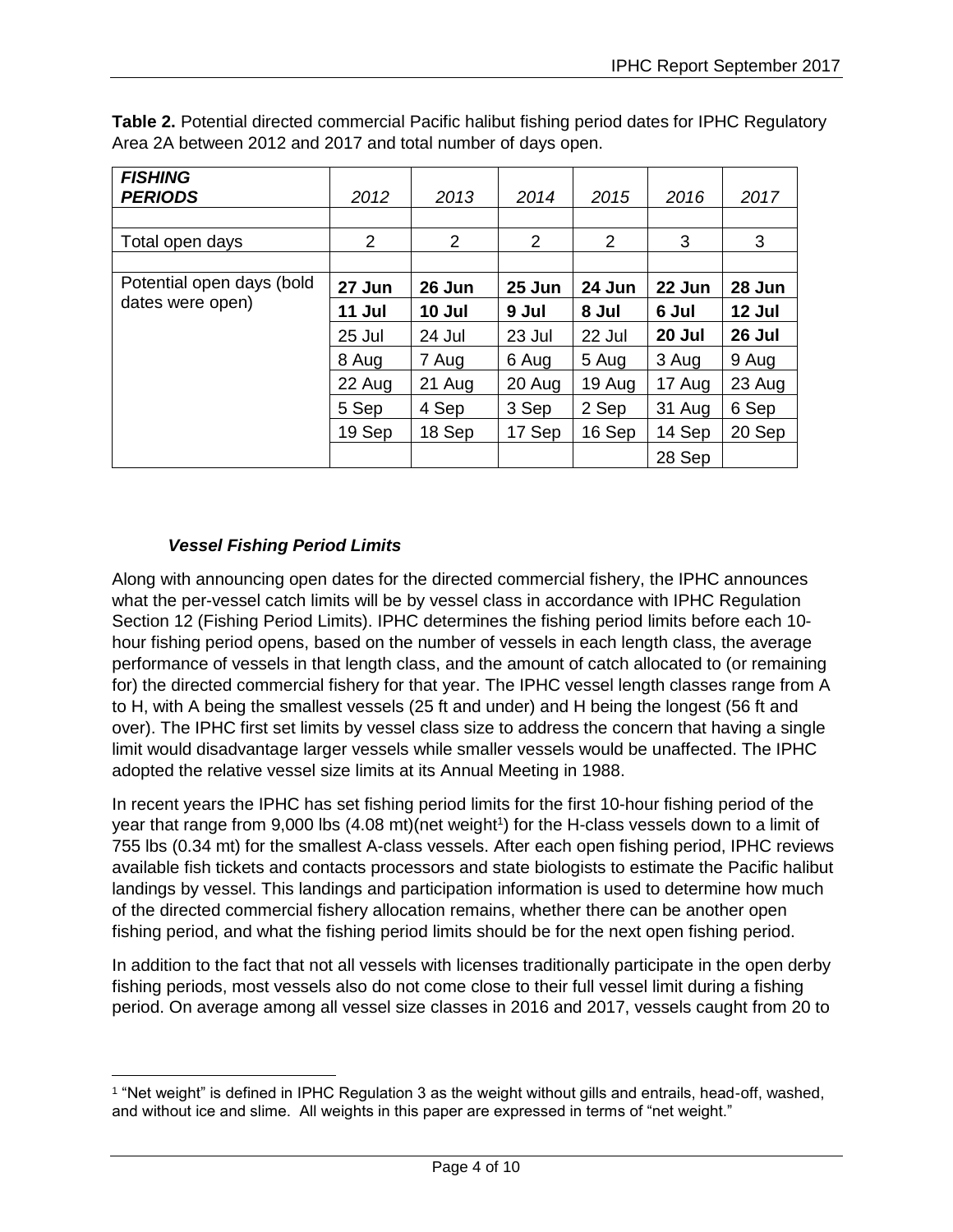40 percent of the fishing period limit for their vessel size class. In general, only a handful of vessels come close to or achieve their full vessel limit during a fishing period.

Table 3 provides the vessel length overall and the corresponding vessel class, along with the fishing period limits for each open fishing period from 2012 through 2017. Table 3 also provides the estimated landings by open fishing period compared to the overall directed fishery catch limit for that year.

Table 3. Vessel limits by vessel class and estimated landings (lbs, net weight) by open fishing period for IPHC Regulatory Area 2A between 2012 and 2017. Note: 2017 landing estimates are preliminary.

|            | <b>Vessel Class</b>      | Fishing Period & Limits (lb, net weight)                                                             |           |          |                 |          |        |               |          |  |
|------------|--------------------------|------------------------------------------------------------------------------------------------------|-----------|----------|-----------------|----------|--------|---------------|----------|--|
| feet       | letter                   | <b>11 Jul</b><br>27 Jun<br>26 Jun<br><b>10 Jul</b><br>25 Jun<br>2013<br>2013<br>2012<br>2012<br>2014 |           |          | $9$ Jul<br>2014 |          |        |               |          |  |
| $1 - 25$   | A                        | 755                                                                                                  |           | 200      | 755             | 250      |        | 755           | 200      |  |
| 26-30      | B                        | 945                                                                                                  |           | 200      | 945             | 315      |        | 945           | 210      |  |
| 31-35      | $\mathsf C$              | 1,510                                                                                                |           | 250      | 1,510           | 505      |        | 1,510         | 335      |  |
| 36-40      | D                        | 4,165                                                                                                |           | 695      | 4,165           | 1,390    |        | 4,165         | 925      |  |
| 41-45      | E                        | 4,480                                                                                                |           | 745      | 4,480           | 1,495    |        | 4,480         | 995      |  |
| 46-50      | F                        | 5,365                                                                                                |           | 895      | 5,365           | 1,790    |        | 5,365         | 1,190    |  |
| 51-55      | G                        | 5,985                                                                                                |           | 1,000    | 5,985           | 1,995    |        | 5,985         | 1,330    |  |
| $56+$      | H                        | 9,000                                                                                                |           | 1,500    | 9,000           | 3,000    |        | 9,000         | 2,000    |  |
|            | estimated landings       | 150,000                                                                                              |           | 29,000   | 118,000         | 54,000   |        | 133,000       | 30,000   |  |
|            | total estimated landings |                                                                                                      |           | 179,000  |                 | 172,000  |        |               | 163,000  |  |
|            | catch limit              |                                                                                                      |           | 173,216  |                 | 173,390  |        |               | 168,137  |  |
| difference |                          |                                                                                                      |           | $-5,784$ |                 | 1,390    |        |               | 5,137    |  |
|            | <b>Vessel Class</b>      | Fishing Period & Limits (lb, net weight)                                                             |           |          |                 |          |        |               |          |  |
|            |                          | 24 Jun                                                                                               | 8 Jul     | 22 Jun   | 6 Jul           | $20$ Jul | 28 Jun | <b>12 Jul</b> | $26$ Jul |  |
| feet       | letter                   | 2015                                                                                                 | 2015      | 2016     | 2016            | 2016     | 2017   | 2017          | 2017     |  |
| $1 - 25$   | A                        | 755                                                                                                  | 505       | 755      | 755             | 210      | 755    | 755           | 590      |  |
| 26-30      | B                        | 945                                                                                                  | 630       | 945      | 945             | 265      | 945    | 945           | 735      |  |
| 31-35      | $\mathsf C$              | 1,510                                                                                                | 1,010     | 1,510    | 1,510           | 420      | 1,510  | 1,510         | 1,175    |  |
| 36-40      | D                        | 4,165                                                                                                | 2,780     | 4,165    | 4,165           | 1,160    | 4,165  | 4,165         | 3,240    |  |
| 41-45      | E                        | 4,480                                                                                                | 2,990     | 4,480    | 4,480           | 1,245    | 4,480  | 4,480         | 3,485    |  |
| 46-50      | F                        | 5,365                                                                                                | 3,575     | 5,365    | 5,365           | 1,490    | 5,365  | 5,365         | 4,170    |  |
| 51-55      | G                        | 5,985                                                                                                | 3,990     | 5,985    | 5,985           | 1,665    | 5,985  | 5,985         | 4,655    |  |
| $56+$      | H                        | 9,000                                                                                                | 6,000     | 9,000    | 9,000           | 2,500    | 9,000  | 9,000         | 7,000    |  |
|            | estimated landings       |                                                                                                      | 75,000    | 89,800   | 83,200          | 25,000   | 83,000 | 77,500        | 69,500   |  |
|            | total estimated landings |                                                                                                      | 180,000   |          |                 | 198,000  |        |               | 230,000  |  |
|            | catch limit              |                                                                                                      | 164,529   |          |                 | 193,364  |        |               | 225,591  |  |
|            | difference               |                                                                                                      | $-15,471$ |          |                 | $-4,636$ |        |               | $-4,409$ |  |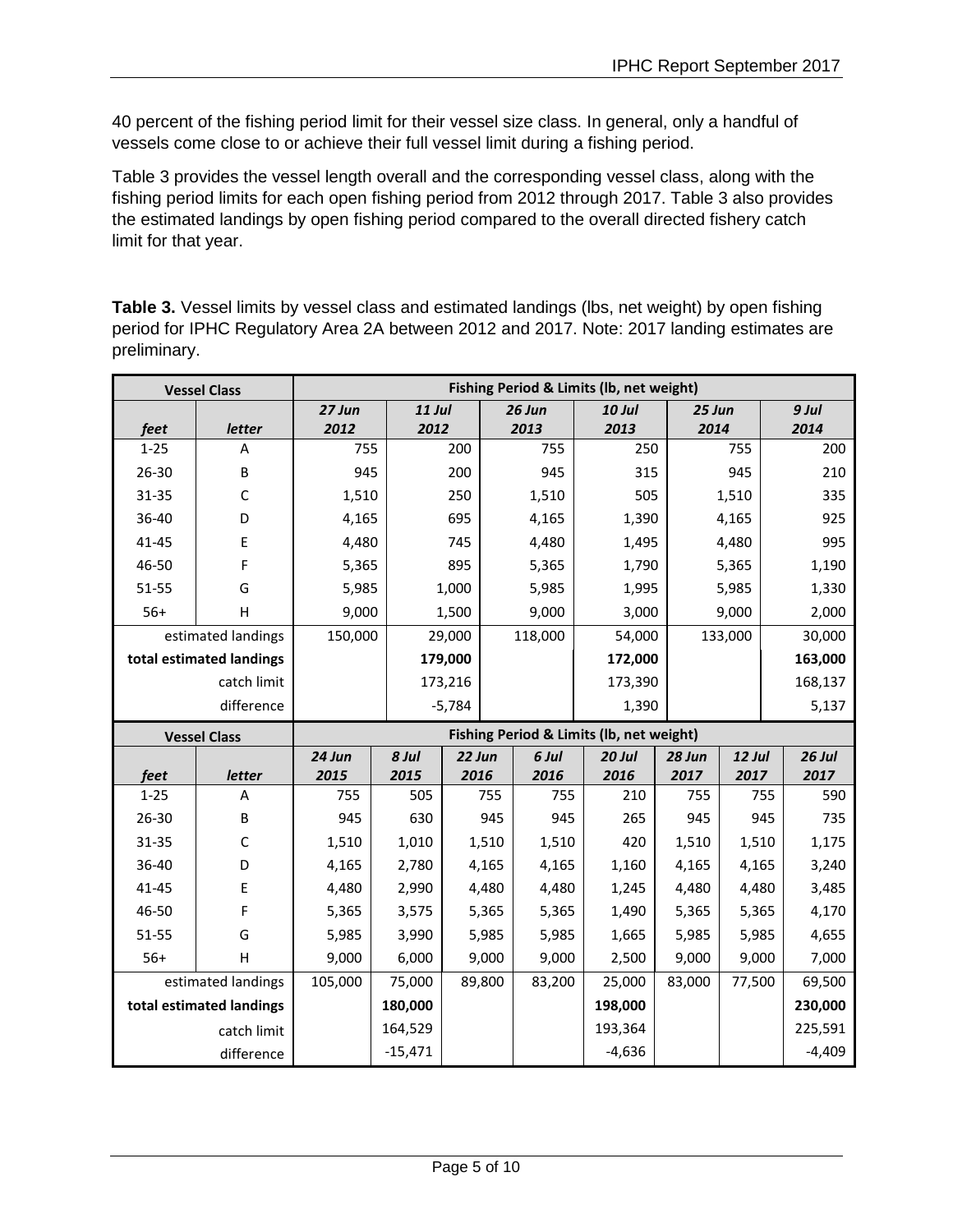# **Fishing Period Options under Discussion**

In response to the PFMC's informal request, the IPHC details below information regarding examples of fishing period limits for the directed commercial Pacific halibut fishery for the 3 requested fishing period durations of 1 week, 20 days, or 30 days, compared to the current 10 hour derby-style fishing periods. These examples are built using the 2017 allocation and 2017 license numbers as the most recent year with complete information. **NOTE**: THE IPHC DOES NOT RECOMMEND OR ENDORSE ANY OF THE 3 OPTIONS DETAILED BELOW.

While only about half of the licenses issued have actually participated in open derby-style fishing periods since 2012 (Table 1) and most vessels only catch between 20 and 40 percent of their fishing period limit, the IPHC assumes for this analysis that more licensed vessels would likely participate and that more vessels would catch their limits during a longer fishing period.

Using 2017 numbers, these examples assume 208 licensed vessels would participate, and that each vessel's fishing period limit could be fished at any time during the fishing period. The fishing period limits are based on the 2017 non-treaty directed commercial fishery catch limit of 225,591 lbs (102.33 mt) (net weight). These options assume that IPHC Regulations would allow vessels to also fish for other species while fishing for Pacific halibut, subject to the U.S. domestic regulations and license requirements for those species.

#### *Option 1 – 1-week fishing period*

Option 1 assigns a 1-week fishing period limit by vessel size class. At any time during the 7 consecutive-day fishing period announced by the IPHC, vessels could retain the amount of Pacific halibut associated with their vessel size class.

The IPHC, working with the state agencies and NMFS, would manage the fishery in season, similar to the current derby fishery. If enough allocation remained after the first 1-week fishing period, the IPHC would reopen the fishery for another 1-week period. Any subsequent 1-week fishing periods would likely be two to three weeks after the preceding 1-week fishing period to allow time to gather and review the Pacific halibut landings data and vessel participation.

The IPHC provides several examples of fishing period limits using the 2017 allocation (Table 4). Note that these example fishing period limits are provided only for purpose of discussion.

For comparison with these examples of fishing period limits, Table 4 also lists the recent historical (or status quo) series of fishing period limits based on the 9,000-lb (4.08 mt) (net weight) limit for the H-class vessels used in the current 10-hour fishing periods, with the smaller vessel classes scaled accordingly. This option would not be chosen for a longer fishing period because it is projected to exceed the allocation. Other potential H-class fishing period limits range from 2,000 to 6,000 lbs (0.91 to 2.72 mt) (net weight). The bottom of Table 4 shows three scenarios: 1) the estimated landings if all of the licensed vessels participate and land their full limits, 2) if half of the licensed vessels participate and land their full limits, and 3) if half of the vessels participate and land half of their limits. The third scenario is estimated to be unlikely to occur, given the longer fishing period. The level of participation and attainment of individual vessel limits will more likely fall somewhere between the first and third scenarios. As the season is extended longer in subsequent options, from 1 week to 20 days or 30 days, the IPHC expects there to be a higher likelihood of more licensed vessels participating and landing a higher percentage of their fishing period limits.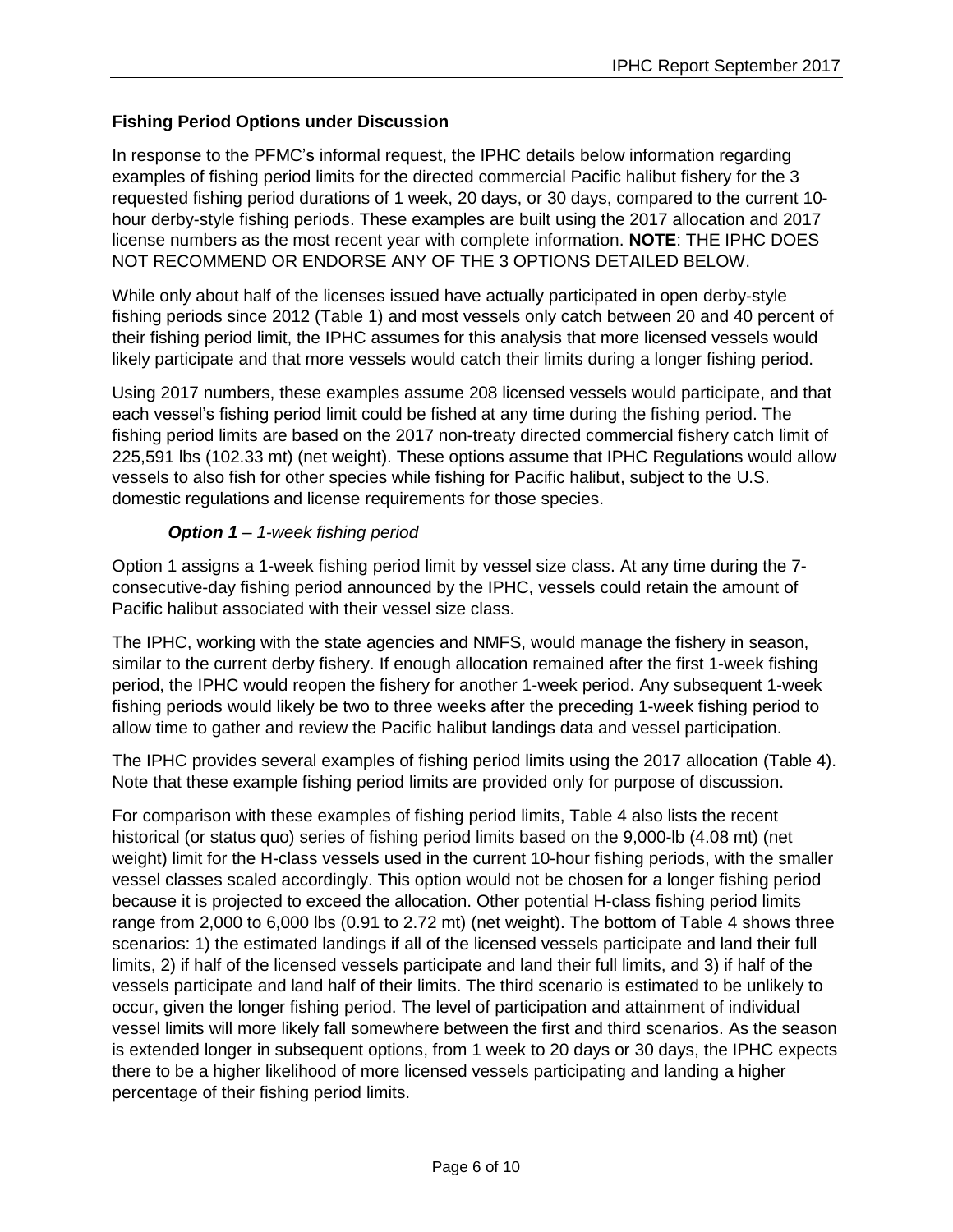Under Option 1, using the 2017 allocation of 225,591 lbs (102.33 mt) (net weight), the IPHC would likely choose fishing period limits based on an H-class limit of 4,000 to 6,000 lbs (1.81 to 2.72 mt) (net weight) for the first 1-week fishing period. This is based on attainment of the H-class fishing period limit when it was 9,000 lbs (4.08 mt) by the vessels in this size class (2012-16). In these years, approximately 40 percent of these vessels attained the trip limit with 60 percent landing 6,000 lbs (2.72 mt) or more, and 90 percent landing 4,000 lbs (1.81 mt) or more.

*Table 4. Vessel limits options by vessel class and estimated landings (lb, net weight) for IPHC Regulatory Area 2A using 2017 allocation and licenses.*

| ZUIT dilutation (ib, net weight)                           |                                                             |                | 223,391              |                 |                    |                 |                    |                 |                    |                 |                  |
|------------------------------------------------------------|-------------------------------------------------------------|----------------|----------------------|-----------------|--------------------|-----------------|--------------------|-----------------|--------------------|-----------------|------------------|
| vessel<br><b>Vessel Class</b>                              |                                                             | 2017           | status quo           |                 | 6,000 vessel limit |                 | 4,000 vessel limit |                 | 2,000 vessel limit |                 |                  |
| feet                                                       | letter                                                      | limit<br>ratio | # Lic<br>(208 total) | vessel<br>limit | est.<br>landings   | vessel<br>limit | est.<br>landings   | vessel<br>limit | est.<br>landings   | vessel<br>limit | est.<br>landings |
| $1 - 25$                                                   | A                                                           | 0.084          | 15                   | 755             | 11,325             | 505             | 7,575              | 335             | 5,025              | 200             | 3,000            |
| $26 - 30$                                                  | B                                                           | 0.105          | 11                   | 945             | 10,395             | 630             | 6,930              | 420             | 4,620              | 210             | 2,310            |
| $31 - 35$                                                  | С                                                           | 0.168          | 19                   | 1,510           | 28,690             | 1,010           | 19,190             | 670             | 12,730             | 335             | 6,365            |
| 36-40                                                      | D                                                           | 0.463          | 39                   | 4,165           | 162,435            | 2,780           | 108,420            | 1,850           | 72,150             | 925             | 36,075           |
| 41-45                                                      | E                                                           | 0.498          | 43                   | 4,480           | 192,640            | 2,990           | 128,570            | 1,990           | 85,570             | 995             | 42,785           |
| 46-50                                                      | F                                                           | 0.596          | 36                   | 5,365           | 193,140            | 3,575           | 128,700            | 2,385           | 85,860             | 1,190           | 42,840           |
| $51 - 55$                                                  | G                                                           | 0.665          | 14                   | 5,985           | 83,790             | 3,990           | 55,860             | 2,660           | 37,240             | 1,330           | 18,620           |
| $56+$                                                      | H                                                           |                | 31                   | 9,000           | 279,000            | 6,000           | 186,000            | 4,000           | 124,000            | 2,000           | 62,000           |
|                                                            | If 100% of licenses participate & land 100% of vessel limit |                |                      | 961,415         |                    | 641,245         |                    | 427,195         |                    | 213,995         |                  |
| If 50% of licenses participate & land 100% of vessel limit |                                                             |                | 480,708              |                 | 320,623            |                 | 213,598            |                 | 106,998            |                 |                  |
| If 50% of licenses participate & land 50% of vessel limit  |                                                             |                | 240,354              |                 | 160,311            |                 | 106,799            |                 | 53,499             |                 |                  |

 $2017$  allocation (lb, net weight)  $225,591$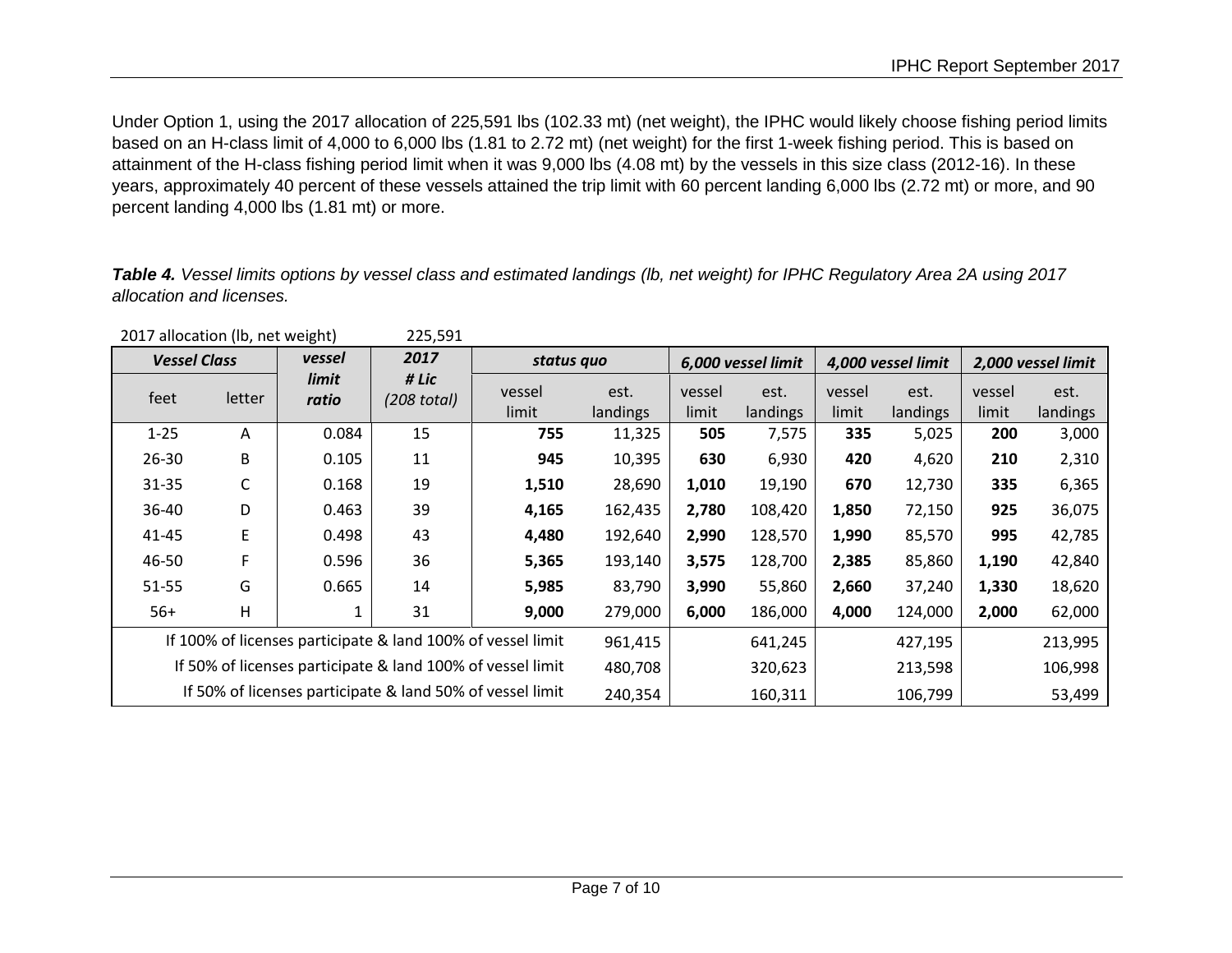# *Option 2 – 20-day fishing period*

Option 2 assigns a 20-day fishing period limit by vessel size class. At any time during the 20 consecutive-day fishing period announced by the IPHC, vessels could retain the amount of Pacific halibut associated with their vessel size class.

The IPHC, working with the state agencies and NMFS, would manage the fishery in season, similar to the current derby fishery. If enough allocation remained after the first 20-day fishing period, the IPHC would reopen the fishery for another 20-day period. A sub-option could allow subsequent fishing periods of less than 20 days but not shorter than one week. Any subsequent fishing periods would likely start at least 10 days after the preceding fishing period to allow enough time to gather and review the Pacific halibut landings data and vessel participation.

The IPHC provides several examples of fishing period limits using the 2017 allocation (Table 4). Note that these example fishing period limits are provided only for purpose of discussion.

For comparison with these examples of fishing period limits, Table 4 also lists the recent historical (or status quo) series of fishing period limits based on the 9,000-lb (4.08 mt) (net weight) limit for the H-class vessels used in the current 10-hour fishing periods, with the smaller vessel classes scaled accordingly. This option would not be chosen for a longer fishing period because it is projected to exceed the allocation. Other potential H-class fishing period limits range from 2,000 to 6,000 lbs (0.91 to 2.72 mt) (net weight). The bottom of Table 4 shows three scenarios: 1) the estimated landings if all of the licensed vessels participate and land their full limits, 2) if half of the licensed vessels participate and land their full limits, and 3) if half of the vessels participate and land half of their limits. The third scenario is estimated to be unlikely to occur, given the longer fishing period. The level of participation and attainment of individual vessel limits will more likely fall somewhere between the first and third scenarios. As the season is extended, the IPHC expects there to be a higher likelihood of more licensed vessels participating and landing a higher percentage of their fishing period limits.

Under Option 2, using the 2017 allocation of 225,591 lbs (102.33 mt) (net weight), the IPHC would likely choose fishing period limits based on an H-class limit of 2,000 to 4,000 lbs (0.91 to 1.81 mt) (net weight) for the first 20-day fishing period. With a 20-day fishery, as opposed to a 1 week fishery, IPHC would have to be more conservative in setting the vessel limit because with more time to fish, more vessels would likely participate and would more likely catch their vessel limit.

# *Option 3 – 30-day fishing period*

Option 3 assigns a 30-day fishing period limit by vessel size class. At any time during the 30 consecutive-day fishing period announced by the IPHC, vessels could retain the amount of Pacific halibut associated with their vessel size class.

The IPHC, working with the state agencies and NMFS, would manage the fishery in season, similar to the current derby fishery. If enough allocation remained after the first 30-day fishing period, the IPHC would reopen the fishery for another 30-day period. A sub-option could allow subsequent fishing periods of less than 30 days but not shorter than one week. Any subsequent fishing periods would likely start at least 10 days after the preceding fishing period to allow enough time to gather and review the Pacific halibut landings data and vessel participation.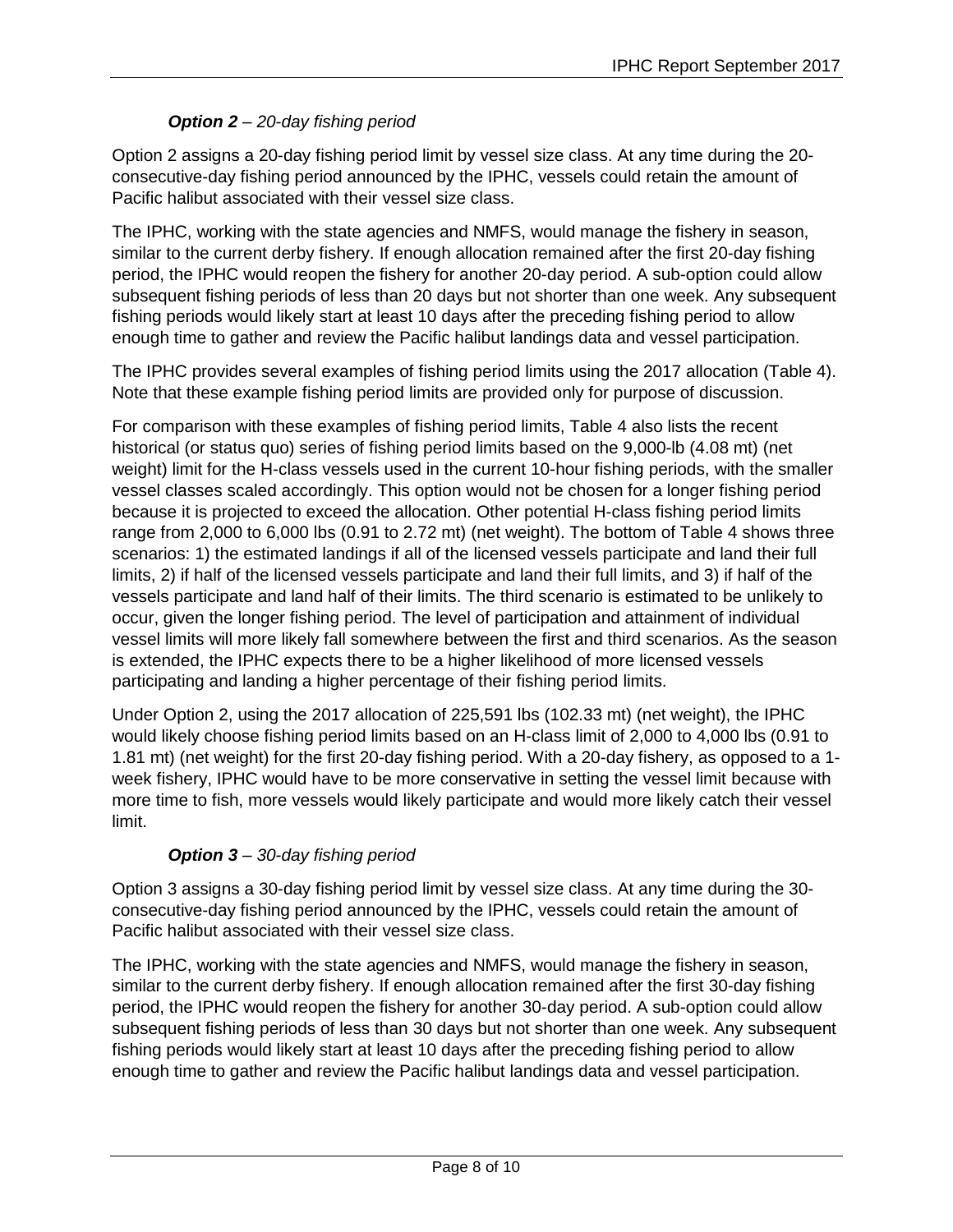The IPHC provides several examples of fishing period limits using the 2017 allocation (Table 4). Note that these example fishing period limits are provided only for purpose of discussion.

For comparison with these examples of fishing period limits, Table 4 also lists the recent historical (or status quo) series of fishing period limits based on the 9,000-lb (4.08 mt) (net weight) limit for the H-class vessels used in the current 10-hour fishing periods, with the smaller vessel classes scaled accordingly. This option would not be chosen for a longer fishing period because it is projected to exceed the allocation. Other potential H-class fishing period limits range from 2,000 to 6,000 lbs (0.91 to 2.72 mt) (net weight). The bottom of Table 4 shows three scenarios: 1) the estimated landings if all of the licensed vessels participate and land their full limits, 2) if half of the licensed vessels participate and land their full limits, and 3) if half of the vessels participate and land half of their limits. The third scenario is estimated to be unlikely to occur, given the longer fishing period. The level of participation and attainment of individual vessel limits will more likely fall somewhere between the first and third scenarios. As the season is extended, the IPHC expects there to be a higher likelihood of more licensed vessels participating and landing a higher percentage of their fishing period limits.

Under Option 3, using the 2017 allocation of 225,591 lbs (102.33 mt) (net weight), the IPHC would likely choose fishing period limits based on an H-class limit of 2,000 lbs (0.91 mt) (net weight) for the first 30-day fishing period. With a 30-day fishery, as opposed to a 1-week or 20 day fishery, IPHC would have to be more conservative in setting the vessel limit because with more time to fish, more vessels would likely participate and would more likely catch their vessel limit.

# *Other Considerations for Longer Fishing Periods*

The IPHC expects the overall attainment of the directed commercial fishery allocation would be approximately the same with longer fishing periods, with the management target of attaining but not exceeding the allocation. There might be some shift in the spatial distribution of fishing with an extended fishing period as fishers have more time to explore fishing grounds without the pressure of a short deadline to catch their vessel fishing period limits.

For the IPHC, longer fishing periods would require revisions to the biological sampling program that provides age, length, and weight data for the annual Pacific halibut stock assessment. Historically, the IPHC has focused biological sampling effort around the first two or three 10 hour open fishing periods, in the port where the highest number of pounds are landed. In 2017, in response to changes in landing patterns, the IPHC increased this effort and collected biological samples in three separate ports over the three open fishing periods. With longer fishing periods, the landings would likely be spread over a longer period of time and the individual landings may be smaller. Therefore, in order to obtain the necessary biological data for the Pacific halibut stock assessment, the IPHC would likely need to staff more ports for a greater length of time or coordinate with state agencies to obtain biological samples.

# **Conclusions**

As noted in the discussion of the suggested options above, the IPHC expects that fishing period limits for individual vessels would be lower with longer fishing periods under the current